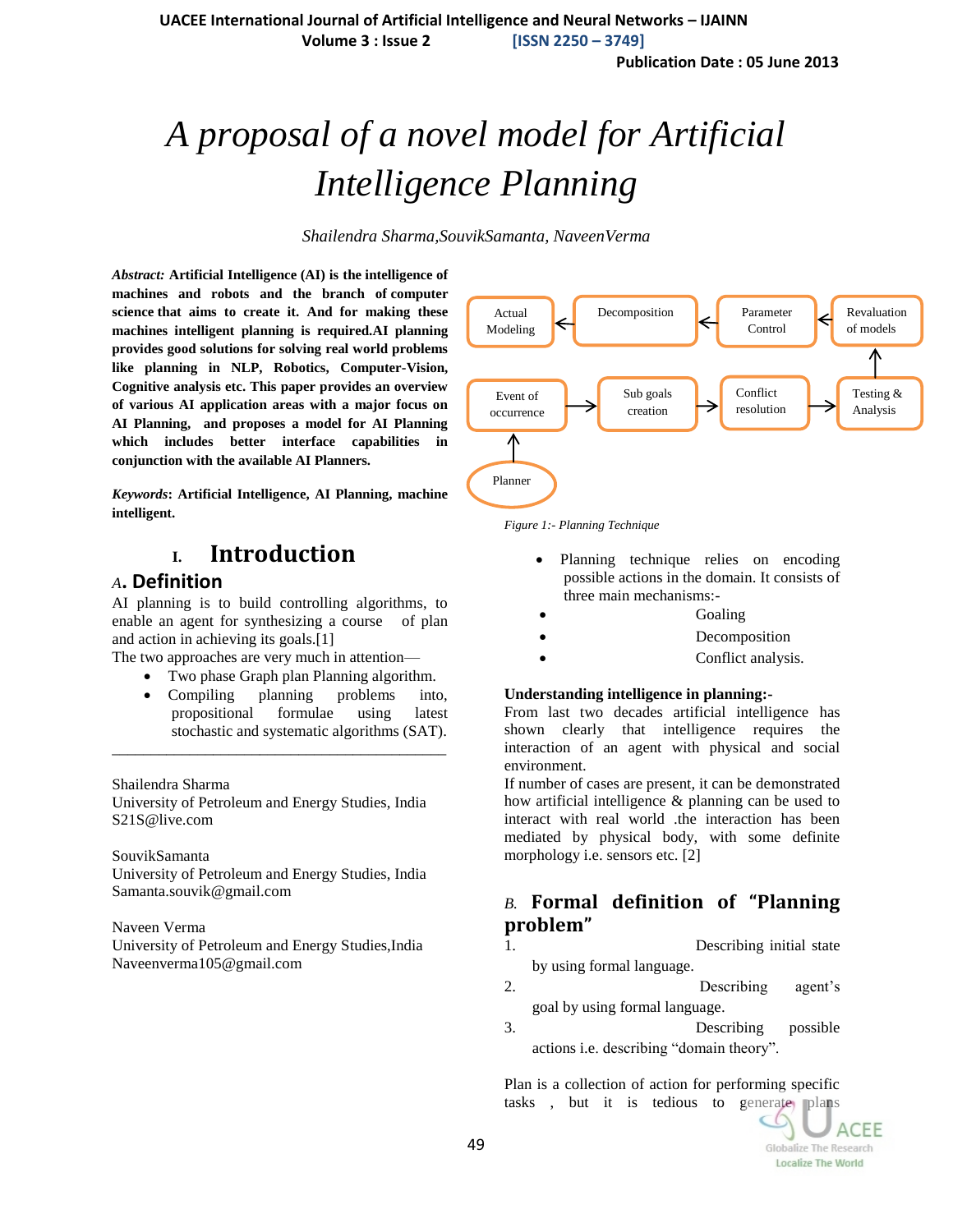automatically , therefore the planning and scheduling systems are used Planning is – given what to do (goals) , determine how (and when) to do it (plan).

#### **Intelligence without representation:-**

The present intelligence representation should be decomposed into independent & parallel activity that can interface through perception.[3].Artificial intelligence evolved as a matrix to make the machine intelligent so that it can replicate human intelligence. today no one believe in replicating full gamut of human intelligence, instead they go for some specialized sub-problem like natural language processing& machine vision etc. everybody think that in near future will have same intelligence like human. We believe that human level intelligence is much complex. By practicing with lots of simple level intelligence, we can decompose human intelligence into a machine.

## **II.The AI planning Algorithms and Techniques**

#### **Planning a problem**

It is important to describe about problem in order to make planning problem accessible and what constitutes a solution. In simple a planning problem comprises of collection of actions, each characterized by preconditions (test-conditions), postconditions(action ) , an initial state and description of goal to be achieved[4]. The initial state describes the state of domain immediately before any action have been carried out, with the goal state describing the facts which must be true after the plan has been completed. Planning task can be split into 2 closely related subtasks. The first subtask involves finding steps needed to solve each objective of the procedure. Second subtask involves detecting and resolving conflicts between the steps needed to achieve different objectives. This can be carried out by reordering conflicting actions, inserting actions to resolve the conflicts, or by re-planning. [5]In context to AI planning problems is about the decision making performed with the help of robots, humans or computer programs in search of achieving a goal .This whole process involves a concrete sequence of actions which is responsible for state transform , step by step , so as to satisfy goal.[6]We can say that planning is a key ability for intelligent system which helps in increasing their autonomy and flexibility with the concentration of sequence of actions for goals .Representation of actions and world models contributes to planning.[7]AI planning comprises of propositional logic , as well as translating the planning problem to integer programming , mixed integer linear programming , non-monotonic logic programming , constraint satisfaction and so on.[8]





Figure 2:- Relationship among Learning, Planning and Acting.

AI planning techniques do not favor more traditionally used rule based systems , as the former is favorable for automation of supervision of process systems ,as they nourishes with rich planning representations and algorithms. As these techniques are capable as a powerful tool to support human operators to achieve tasks efficiently and effectively with fewer repetitions.[9]Planning systems works in a way so as to generate a plan which is one of the fissile/possible solutions to a specific problem. The plan obtained will be composed of operator schema, for each domain of applications.[10].

| <b>Table I Searching Vs. Planning</b> |                |                       |
|---------------------------------------|----------------|-----------------------|
| Attributes                            | Searching      | Planning              |
| <b>State</b>                          | Data structure | Logical sentences     |
| Action                                | Code           | Precondition/outcome  |
| Goal                                  | Code           | Logical sentences     |
| Plan                                  | Sequence from  | Constraints on action |
|                                       | initial state  |                       |

## **III. Planning Models** *A.* **Classical Planning Model**

I. Origins

• Stanford Research Institute Problem Solver

• derived from GPS = human problem solving.

II. States described by propositions currently true.

III. Actions: general state transformations described by sets of pre- and post-condition.

IV. represents a state-transition system (but more compact). [11]

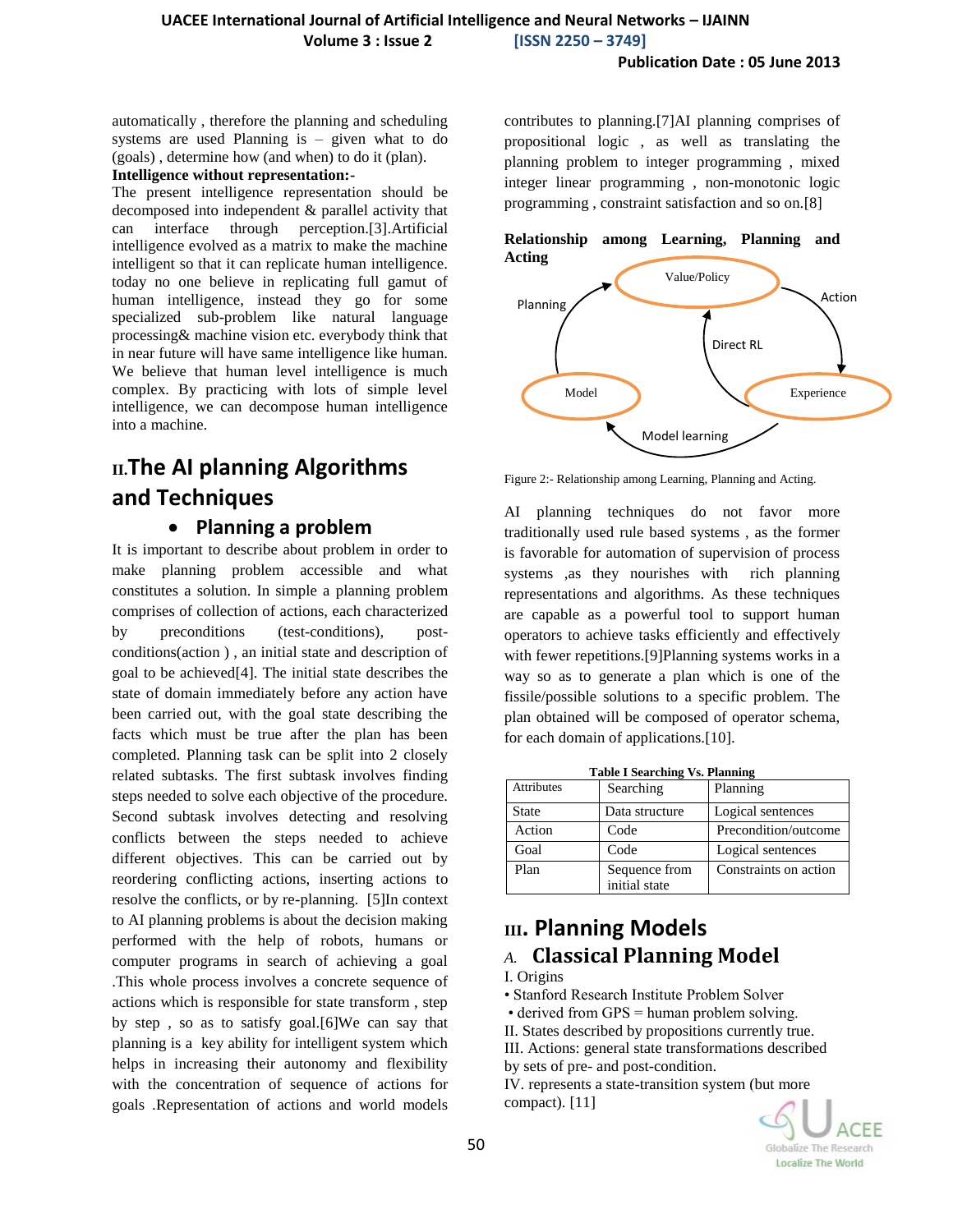**Volume 3 : Issue 2 [ISSN 2250 – 3749]**

#### *B.* **Strips algorithm**

 $STRIPS(s, g)$ 

returns: a sequence of actions that transforms s into g. *1. Calculate the difference set d=g-s.* 

1.1 If d is empty, return an empty plan.

2. Choose action a, whose add-list has most formulas contained in g.

- 3.  $p' = STRIPS(s, precondition of a)$
- 4. Compute the new state s' by applying p' and a to s.
- 5.  $p = STRIPS(s', g)$
- 6. return  $p$ '; a ; $p[12]$



Figure 3:- Flow diagram of strips algorithm

## *C*.**POP (Partial Order Planning)**

1. Set of ( Actions/Operators) making up the steps of plan.

2. Set of

- 2.1 Ordering Constraints.
- 2.2 Causal Links
- **2.2** Open preconditions

3. Consistent Plan

3.1 No Cycling in ordering constraints

3.2No Conflictions with causal links.

4.Solution – Consisting of a plan, having no open precondition.

#### **Algorithm**

- Start with
- 1 .Null (empty) plan 2. Agenda
	- 2.1list of (precondition, actions) goals  $2.2\{(g1,g\infty),(g2,g\infty),(g3,g\infty),\ldots\}$
- 3. Deal with one (g,a) at a time.







1. Planning for obtaining information (Observational actions)

2. Figure 4:-state diagram of POP

 $3.$  because it also plans for many

unlikely cases.

#### **B. Re-planning / Monitoring**

1. Leads to failure, because of unanticipated outcomes.

2. Re-planning of checking progress, during execution if necessary.

3. Assuming normal states, outcomes.

#### **C. Regression Planning**

The basic idea of Regression Planning is to search backward from the goal description, nodes corresponds to sub goals , and arcs to actions.

- 1. The *nodes* are *goals*, that must be achieved . A goal is a set of assignments to (some of ) features.
- 2. The *arcs* correspond to *actions.* In particular, an *arc* from node g to gꞌ , labeled with action *act ,*means *act* is the last action that is carried out before the goal  $g$  is achieved, and the node  $g'$  is the goal that must be true immediately after before *act* so that g is true immediately after *act.*
- 3. The start node is the goal to be achieved. Here we assume it is the conjunction of assignments of values to features.
- 4. The goal condition for the search , *goal(g),* is true for all of the elements of *g* are true of the initial state
- **5.** A plan is a path from the state representing the initial state to a state that satisfies the goal.Therefore, the Regression Planning may serve as the important functionality in "Graph Plan" management in AI Planning. [13]

#### **D. Graph plan**

Graph plan basically flows in two phases:-

1. Graph Expansion: - It extends "planning graph "in time (forward) until a necessary condition is achieved  $f(x) = \frac{1}{2}$  for plan existence.

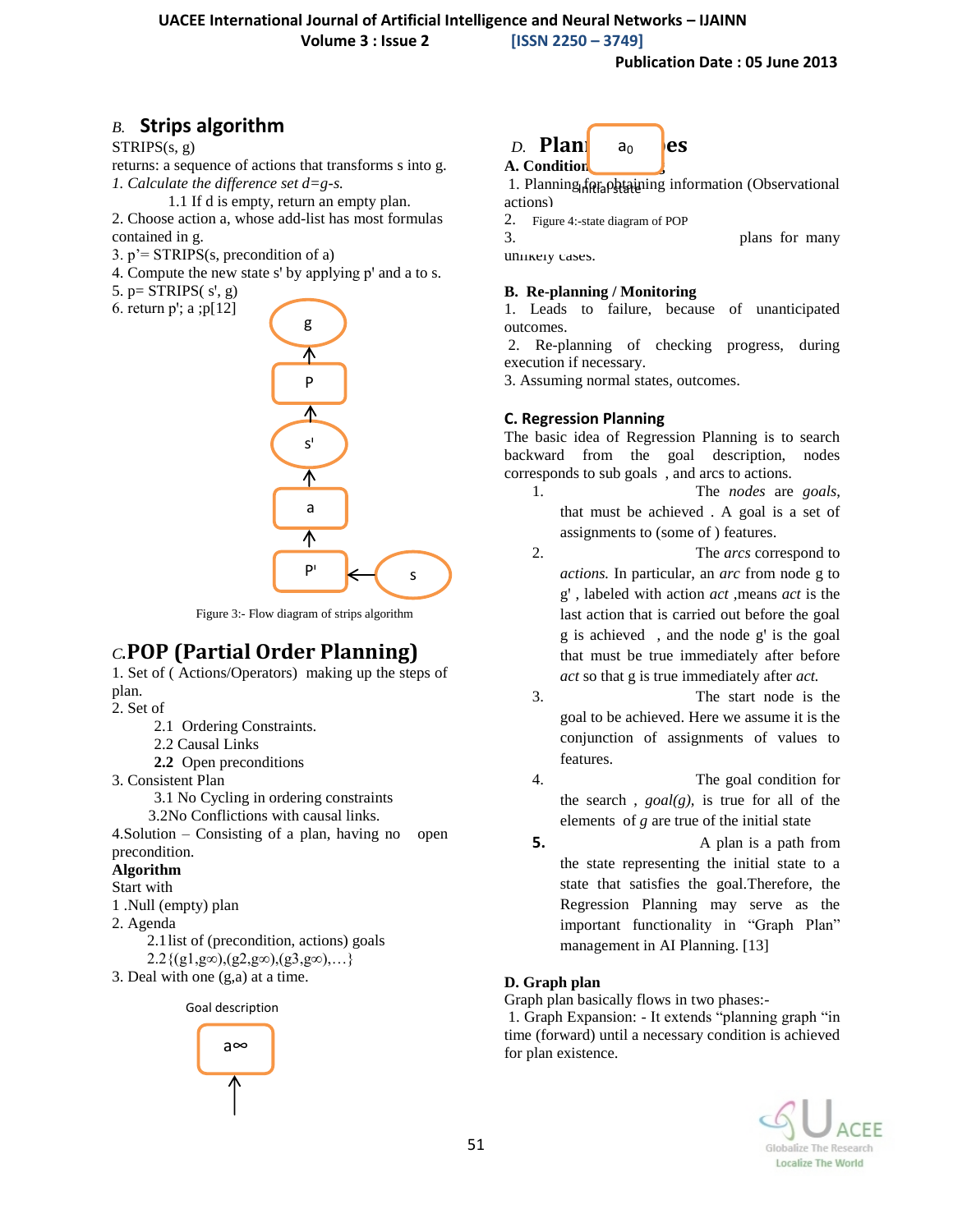#### **UACEE International Journal of Artificial Intelligence and Neural Networks – IJAINN Volume 3 : Issue 2 [ISSN 2250 – 3749]**

#### **Publication Date : 05 June 2013**

2. Solution Extraction: - This phase performs backward-chaining on graph, for selecting a plan that solves the problem. [14]

## **IV. Proposed Model Expert System as AI planning tool and Heuristics in AI planning**

#### *A.* **Heuristics in STRIPS** [15]

The heuristic  $\Delta(s, g)$  estimates the minimum cost (number of actions) needed from s to g. The estimation is made by considering only EFF+

 $\Delta(\mathbf{s}, \{\mathbf{p}\}) = 0$  if  $\mathbf{p} \in \mathbf{s}$ 

 $\Delta(\mathbf{s}, \{\mathbf{p}\}) = \infty$  if  $\forall \mathbf{a} \in \mathbf{A}$ :  $\mathbf{p} \in \mathcal{E}$ FF+ (a)

 $\Delta \Delta(s, \{p\}) = 1 + \min a \in A \{ \Delta(s, PRECOND(a) | p \in A\})$  $EFF+(a)$ 

◮ ∆(s, g) = maxp∈g{Delta(s, {p})} This heuristic is admissible.[16]

#### *B***. Heuristics for deterministic AI Planning (STRIPS Heuristics)**

1.Problem with STRIPS Heuristics

*1.1 Uninformative: -* The small range of heuristic values in a given task.

*1.2Reformulation:-* Transforms planning task into an equivalent, where  $h(s) = 1$ , for all nongoal states, by ignoring almost all problem structure.

2. Obtaining a heuristic

2.1Abstraction**:-** Considering the problem, which is the less constrained version of the original one.

2.2Relaxation: Considering problem version, which is smaller than the original one.

2.2.1Route planning for road network:- Using Euclidean Plane (Weighted graph over points of road network).

2.2.2 Manhattan heuristic: - Ex- 15 Puzzle: - Ignoring fact (One user can't move through occupied tiles).

2.2.3 Straight-Line Heuristic: - Route Planning-> Ignoring fact (One must stay on roads).

#### *C.* **Expert System as AI Planning Tool**

As far as the Expert Systems are concerned, they provide the better facility to infer from the given knowledge-base .In AI Planning Expert Systems may help in a variety of ways, if we are required to infer the most optimal plan specifics from the given planning algorithms and techniques then these techniques and algorithms can provide higher degree of optimal solutions when used with the Expert Systems, hence in this way Expert Systems can be a great tool in the field of AI Planning. [17]



Figure5:- flow diagram of expert system in AI

## **V. Applications**

- $\bullet$  Action choice + resource handling
- For transportation of goods
- At schools, hospitals
- Hubble Space Telescope scheduler
- **•** Interactive decision making
- For military operations
- For astronomic observations
- Plan-based interfaces (plan recognition)

### **VI. Conclusion**

In spite of half a century of research in Artificial Intelligence, we are still lacking a profound understanding of the mechanism of intelligent behavior[18] of a system in many application domains. By the introduction of a good planning technique, we may improvise the intelligent behavior of a system more effectively. Hence the author provides a novel model for AI planning in the process of devise an intelligent behavior. The preparation of the model carried out by the adaptation of many of human behavioral aspects and examples to teach the machine to enable human behavior more efficiently.

#### **VII. References**

[1]Daniel S. Weld "Recent Advances in AI Planning "Department of Computer Science & Engineering, *University of Washington.*